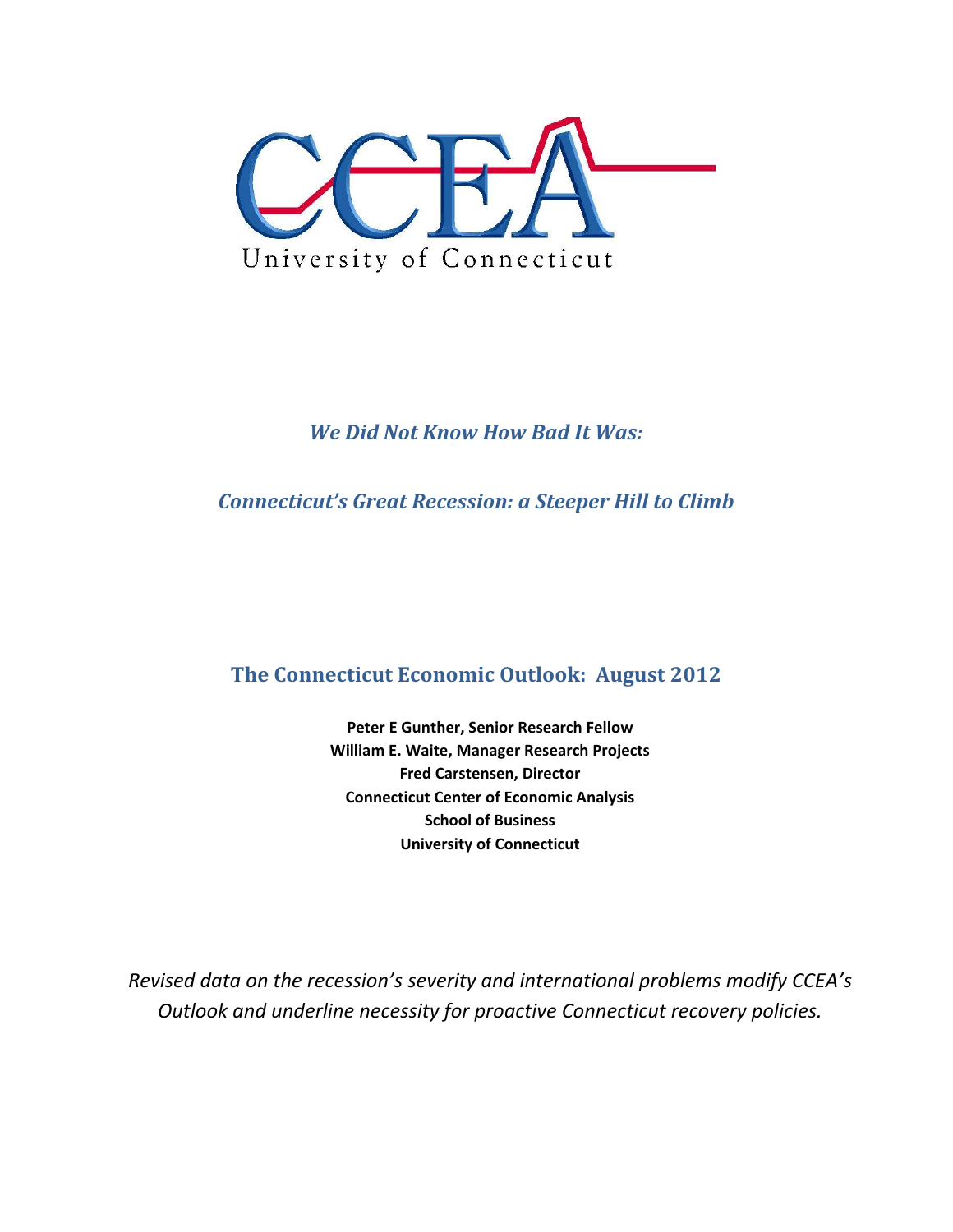### **Executive Summary**

Connecticut's Great Recession was more severe than we previously thought—and Connecticut was still contracting when the rest of the nation was beginning to recovery. We learn this from revised data the federal Bureau of Labor Statistics (BLS) has just released tracking the state's economic output (Connecticut Real Gross Domestic Product or CTRGDP) from 2006 through 2010<sup>1</sup>. These new, lower values change the basis from which CCEA constructs the *Outlook* as well as the dynamic forces driving recovery. Ultimately, BLS's revisions, compounded by international weakness, $^2$  reveal that Connecticut has an even steeper hill to climb that we had thought. Given that there are fewer jobs in Connecticut now than in 1988—a generation without job creation—and the resulting demographic trajectory holds serious threats to the state's longterm fiscal health, the new understanding of the depths from which we are recovering re-enforces the emphasis in the last *Outlook<sup>3</sup>* of the absolute necessity for Connecticut to pursue aggressive policies and sustained investments to accelerate recovery and job creation.

This *Outlook* begins with a retrospective to understanding the implications of the BLS revisions. It then turns to more encouraging data showing that Connecticut is enjoying a stronger recovery, measured by housing permits, than neighboring states. Even so, the rising level of activity is still well below pre‐ recession totals and will not translate into sufficient employment gains to bring the state back to the levels of 2008. And finally we consider some of the initiatives that would help the state's economy achieve the range of growth needed to achieve full recovery and—critically—bend the demographic curve.

#### **Introduction**

A brief retrospective outlining the depths of the recession and recovery to date reveals that Connecticut employment bottomed after national and state real incomes were rising—the result of productivity growth outpacing growth in output. And once growth in output began to translate into job creation, through the end of 2011, the state's economy had recovered less than a third of the 120,000 jobs lost since 2008. While recent development initiatives will contribute to extending Connecticut's recovery, the BLS revisions (see Chart 1 below) show the contraction was worse than previously understood and clearly argues for continuing attention to the challenge of driving economic recovery in the state. The Governor's Business Tax Task Force offers one important opportunity to reframe the tax code to strengthen the state's competitiveness and of unleashing nearly \$2.5 billion in stranded tax credits to fund major capital projects in targeted industries.<sup>4</sup> At the same time, the persistence of high unemployment and the large loss of jobs in Connecticut paying under \$40,000 annually argues for continuing expansion of job training and strengthening the education to workforce pipeline.



 $^{1}$  BLS press release for update to the 2011 benchmark: http://www.bls.gov/sae/benchmark2012.pdf

<sup>&</sup>lt;sup>2</sup> International weakness continues to grab headlines with EU's difficulties, slowing of Chinese growth, electricity instability in India and <sup>a</sup> devastating drought in America. **<sup>3</sup>**

*Recovery Stirring? But will Connecticut be too Old to Compete? CCEA Outlook*, May, 2012. Available at http://ccea.uconn.edu/forecasts/CTOutlook\_2012May.pdf

 $4$  A CCEA analysis of rededicating stranded tax credits to help fund major capital investments showed that, if fully used, these credits could drive creation of as many as 100,000 new jobs and would be entirely self‐financing. See *Driving Recovery: A 2020 Vision for Connecticut*. Available at http://ccea.uconn.edu/studies/Driving‐Recovery‐Report.pdf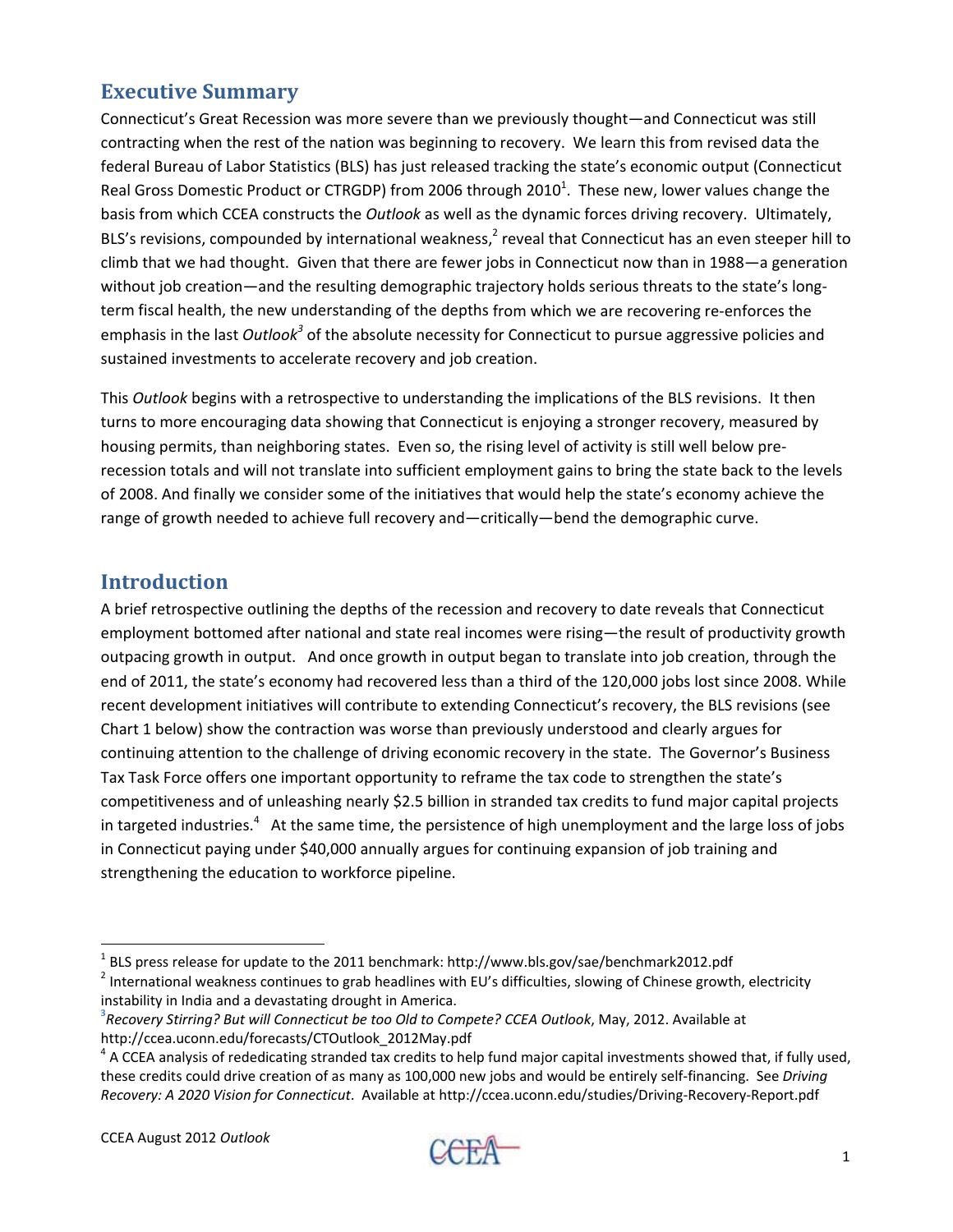### **CTRGSP Revisions**

The federal Bureau of Labor Statistics sharply lowered its annual seasonally adjusted CTRGDP data for 2006 to 2010 at annual rates as Chart 1 shows. At the extreme, the Bureau's data reveals that in 2009Q4 Connecticut was hit harder by the recession than previous releases indicated, by about \$14.5B down from \$204.5B. Given that reduction, 2010 preliminary figures from the Bureau are well below CCEA's previous forecasts, which relied on BLS data. The impact on this *Outlook's* forecast is to lower the initial point for estimates and to dampen the dynamics underpinning the recovery, as indicated by the flatter growth from 2010Q1 onward. The apparent downward turn in 2012Q1 is also based on BLS's revised personal income data but is partially offset by a slight recovery in the most recent quarter, which Chart 2 shows.



**Chart 1: Revisions to CTRGDP (Millions 2005 \$)**

### **CTRGDP Outlook**

Chart 2 illustrates CCEA's resulting outlook for state output (CTTRGDP). Modeled initially by looking at how, historically, economic factors have interacted, it includes national RGDP, CT employment, real manufacturing earnings, and Connecticut residential housing permits. Despite relatively rapid recovery in Connecticut housing compared with the Tristate region, discussed later, CTRGDP rises slightly by \$875M to

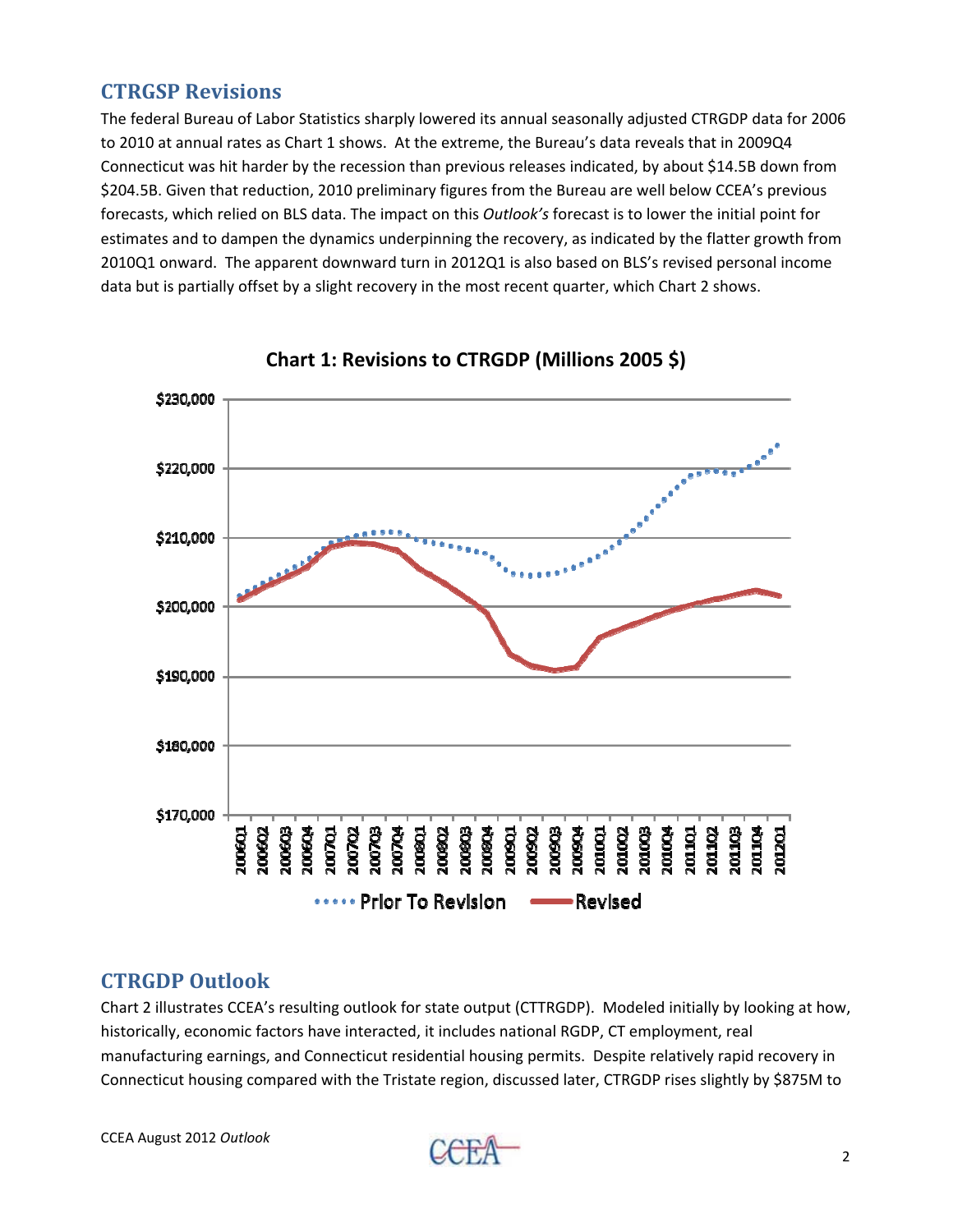\$203B out to 2014Q2. Using the bank rate instead of housing permits—a substitution CCEA believes appropriate in the current environment—yields higher, more realistic national RGDP and CTRGDP growth. CTRGDP 2012Q2 to 2013Q2 growth rates are at 0.6% followed by 1.3% the following year against a background of 1.3% annually for the nation. The analysis assumes the bank rate will gradually rise by 70 basis points over the eight quarters. Should the Federal Reserve succeed in keeping the bank rate from escalating in this way, there is room for both the national and state economies to reach slightly higher rates of recovery. Another approach is to move from the strictly retrospective view of the forecast modeling into a more proactive approach that includes the impact exceptional major projects (e.g., BioScience Connecticut or the Bridgewater Associates campus development in Stamford), an approach taken later in the employment section.



**Chart 2: CTRGDP Outlook (Millions 2005 \$)**

3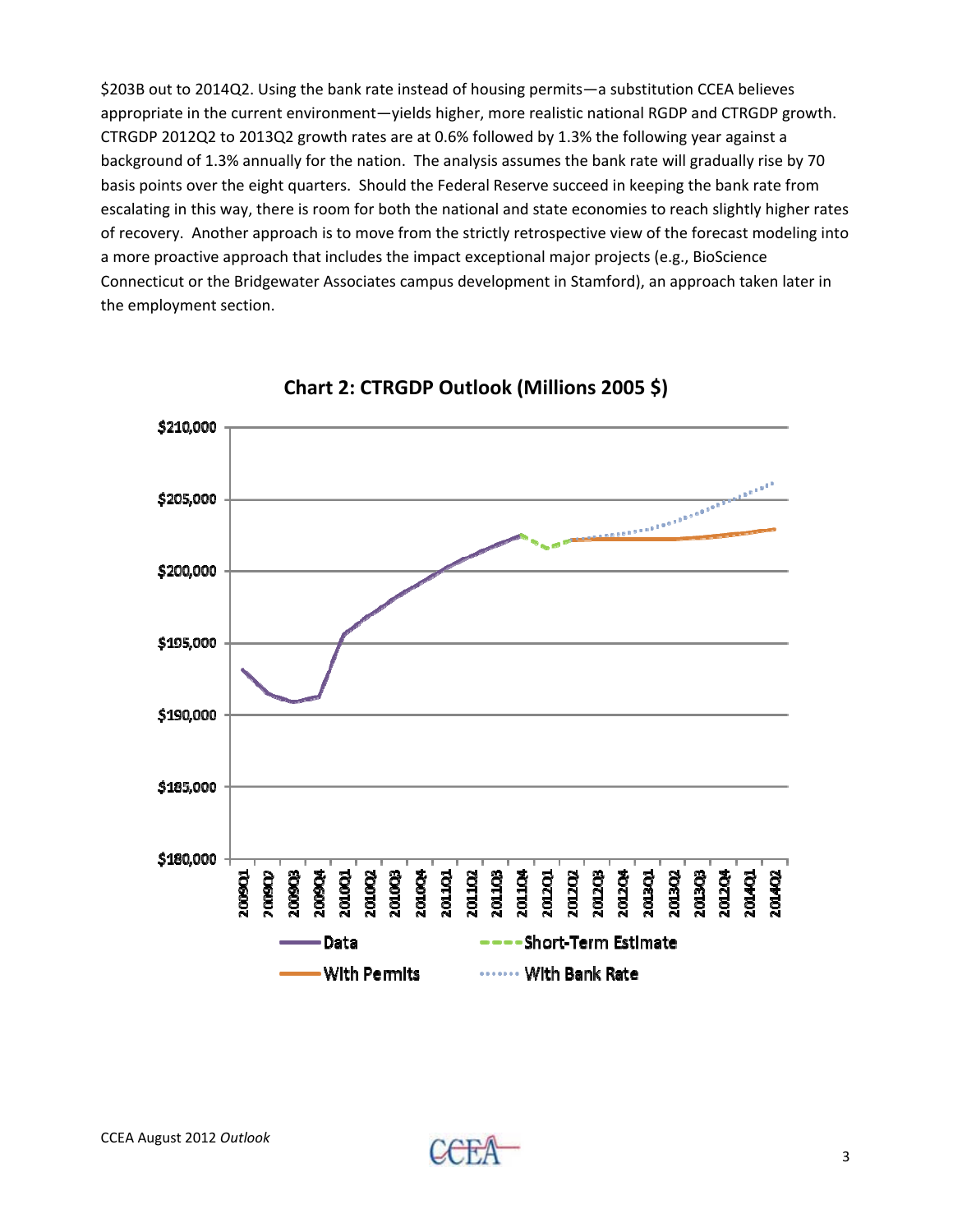### **Sector CTRGDP**

At the sector level, the Connecticut anatomy of the recession becomes a little more transparent. Chart 3 dissects trends in Connecticut sector RGDP. It is clear that the downturn in Finance Insurance and Real Estate (FIRE) was a precursor of the recession. Further the most seriously impacted sectors were non‐ durable manufacturers and services other than FIRE and transportation and utilities. Durable manufacturers were less seriously impacted than their non‐durable counterparts. There has been a relatively strong recovery in durables and other services, inclusive of health, but the recovery in FIRE appears to be fizzling out. Recent market recoveries could ameliorate the likelihood of a future decline in that sector, but the impact of Dodd‐Frank and other regulatory interventions may mean that this weakness is a precursor of further difficulties. CTRGDP generated in government fell to \$17.2B in 2011Q2, but has since recovered to \$18.0B at annual rates. Future CTRGDP generated by government depends very much on pending election results.



**Chart 3: CTRGDP by Sector (Millions 2005 \$)**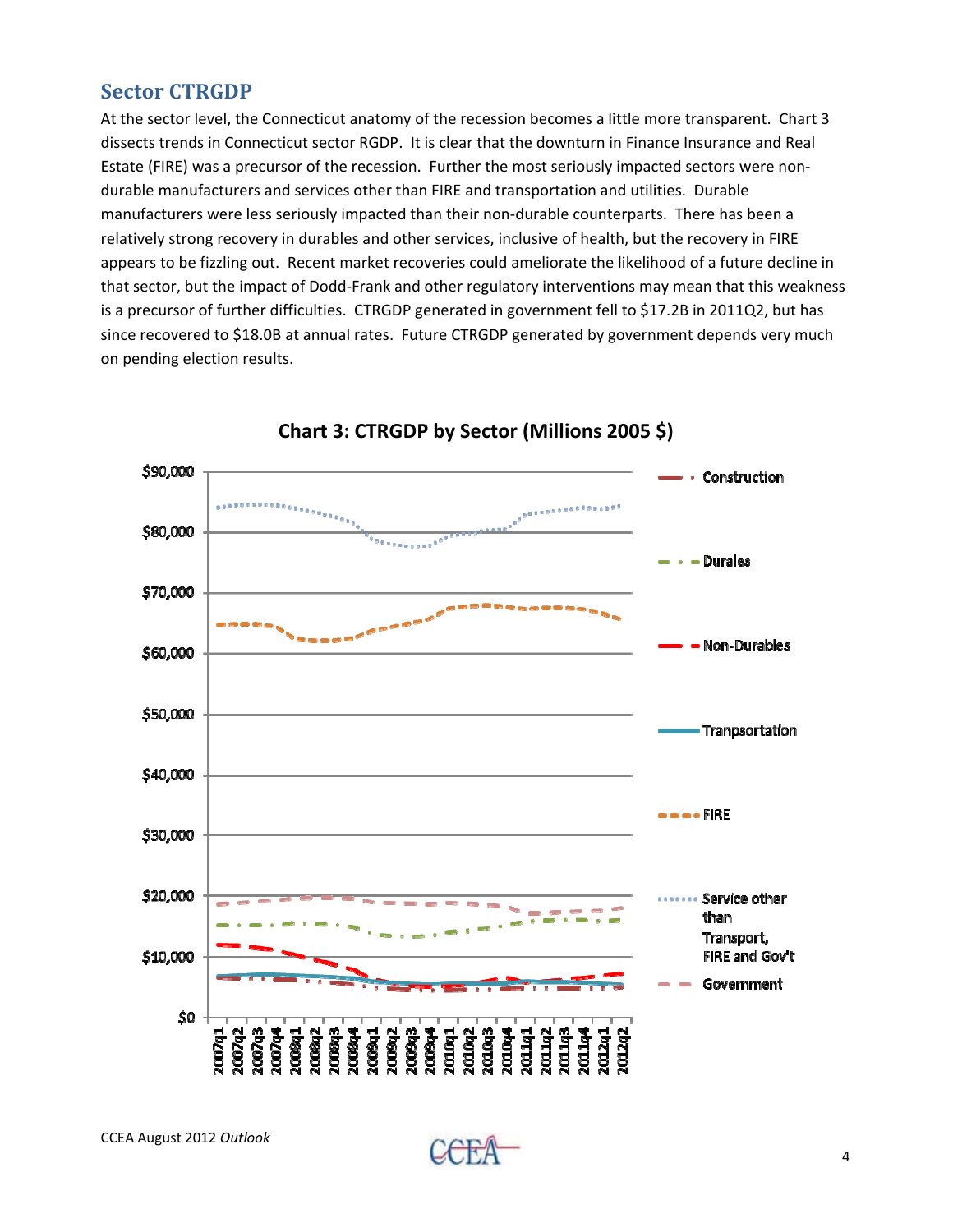## **Housing Permits**

Connecticut housing permits recovered strongly during the first and second quarters of this year, particularly encouraging given the nation's leading rate of decline in housing prices.<sup>5</sup> While the first quarter recovery was thought to result from the unusually warm winter, sustaining that recovery at nearly 60% into the second quarter, accompanied by increases in the average value of the permits issued, argues that the recovery may be taking hold. The value of Connecticut housing permits increased at 32.8% over the first six months, twice the rate achieved in the first quarter. As Chart 4 shows, for the Tri‐State area, first half 2012 growth in both number of units and the value of Connecticut housing permits has far outpaced those in the states of New York and New Jersey. In all jurisdictions but New York, the smaller percentage change in values relative to permits suggests a shift in construction to more modest homes, including multi‐family rental units.



**Chart 4: 2012 First Half CT Housing Permit Changes (%)**

2012 gains come after the grueling decline in the number of units permitted over the previous six years, a contraction that predated the recession, and falling values in all but one of those years. As noted in Chart 5, these gains are insufficient to make up the entire shortfall. At half the level before the recession, there is a long way to go before fully righting the ship. Average values of permits also indicate modest recovery, but remain below the peaks achieved at the outset of 2008, after which average permit values fell to three



<sup>&</sup>lt;sup>5</sup>The Federal Housing Finance Authority index released this month showed Connecticut among only eight states with falling housing prices, year-on-year, and had the largest contraction, at more than 4%.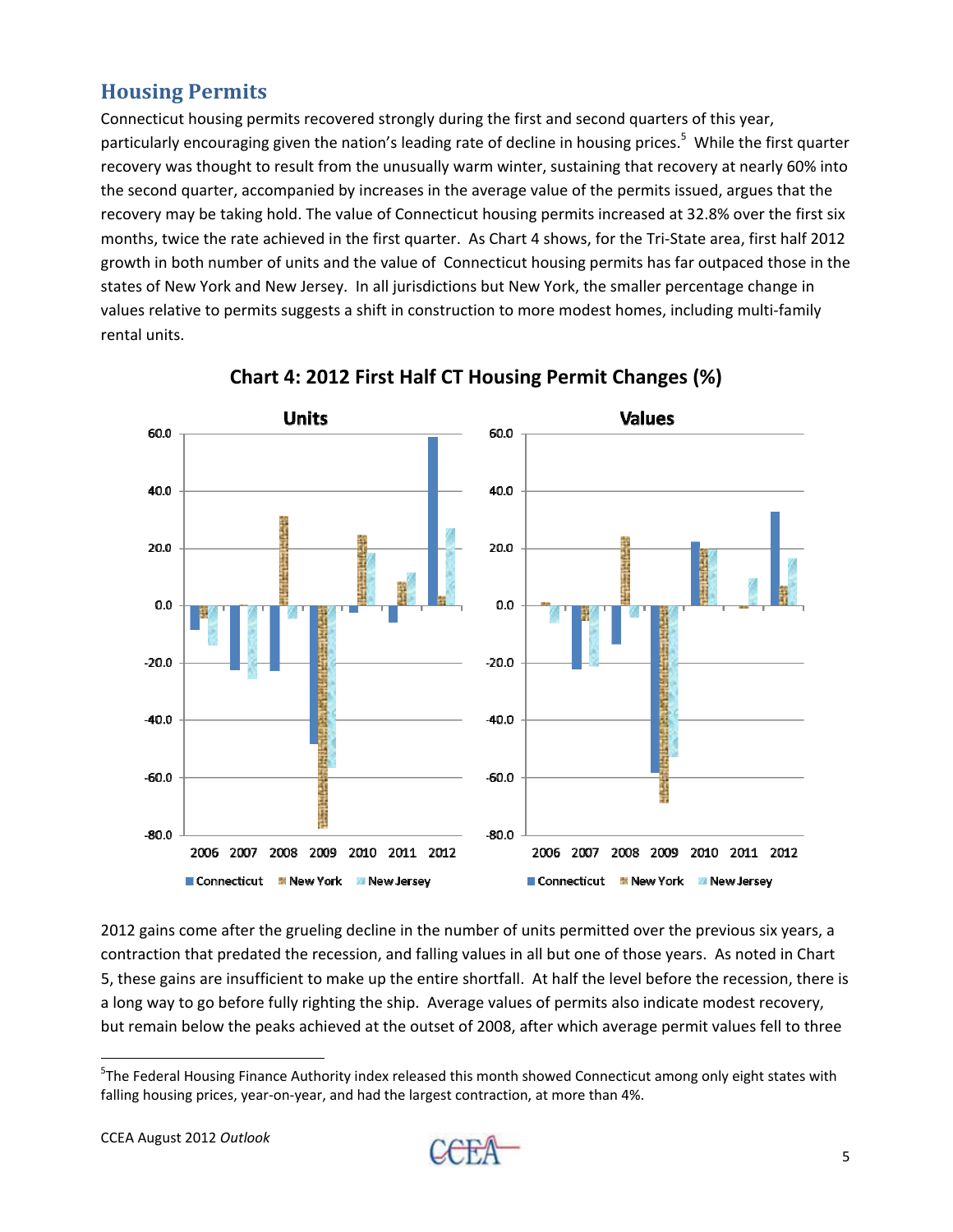quarters of that high. The seasonally adjusted indicate that the strength in average values may be stronger than indicated by the unadjusted data, while the retrospective CTRGDP outlook cautions about putting too much faith in residential housing permit recovery as a driver of Connecticut's economy.



**Chart 5: Quarterly CT Housing Permits and Values 2006‐12Q2**

#### **Employment Outlooks**

Slower CTRGSP growth translates into lower employment growth than previously forecast. Because the employment data come from Bureau of Labor surveys, rather than the BLS, historical data to 2012Q2 have not been readjusted in line with lowered state output. The interrelationships among the data included in modeling of the *Outlook* have however been impacted. CCEA now regularly supplements its conventional employment forecast, based on its retrospective approach, with the expected impacts of new major projects, including the \$840 million expansion of the UConn Health Center (BioScience Connecticut) and the development of Jackson Laboratories, captured in Chart 6. Adding the upturn in residential housing permits prevents the employment forecast from dipping further than a couple of thousand over the eight quarters.

The model deploying the continuing low bank rate works better because the bank rate influences national RGDP, which in turn positively impacts CTRGDP and employment. Retrospective modeling anticipates

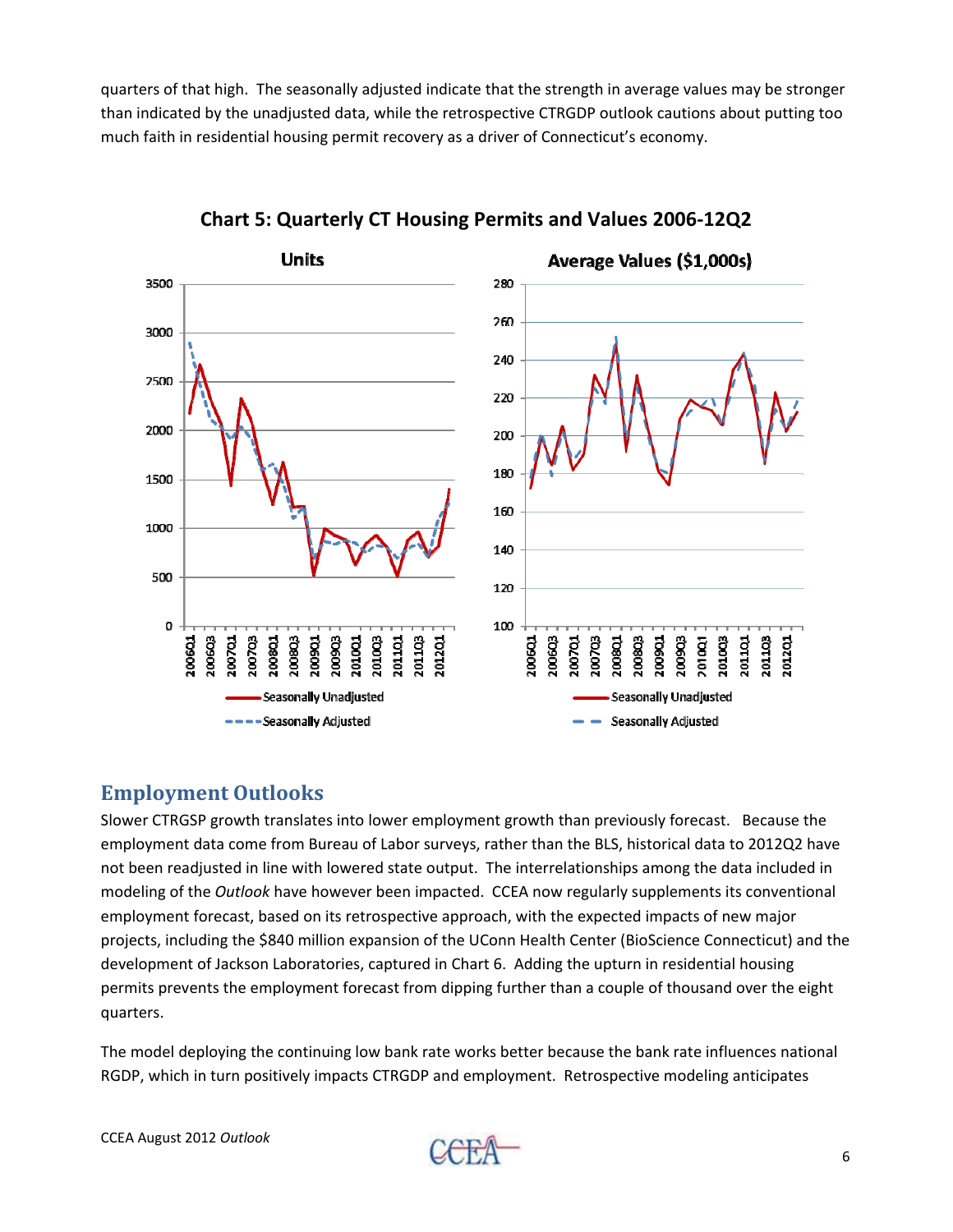modest growth in employment of 10,000 over the next two years—insufficient to return total employment to anything approaching the level of 2008, let alone the higher level need to change the demographic trajectory. There is the potential for major projects, inclusive of the UCHC, Jackson Laboratories, the Hartford‐New Britain busway, and other planned initiatives, at least to double job growth, as shown by the higher projection. The remaining gap between expected and the level of 2008 however will still remain close to 70,000.



#### **Chart 6: CT Employment Outlook (1,000s)**

Closing this gap will require more than just job creation. It requires policies to recover the pride and the employability of persons who have suffered from long-term unemployment. Connecticut has successful organizations with considerable experience in such activities, including the Mashantucket Pequot initiatives and Platform to Employment in Stamford. The Mashantucket‐Pequot has a long and proud history of rehabilitating individuals drawn from the slums of New England, gradually bringing them back into the labor force. Platform to Employment is a joint private public sector venture that runs five-week courses to reorient those who have exhausted employment benefits back into the labor force.<sup>6</sup> It has a 70% success rate. Such organizations constitute building blocks on which to reconstruct both the lives and livelihoods of those who are being slighted by job advertisements that indicate only those currently employed should apply. To this the State has expanded training programs in advanced manufacturing and other areas at its public colleges.



 <sup>6</sup> Reuters August 3, 2012 and CBS *60 Minutes*, August 12, 2012.